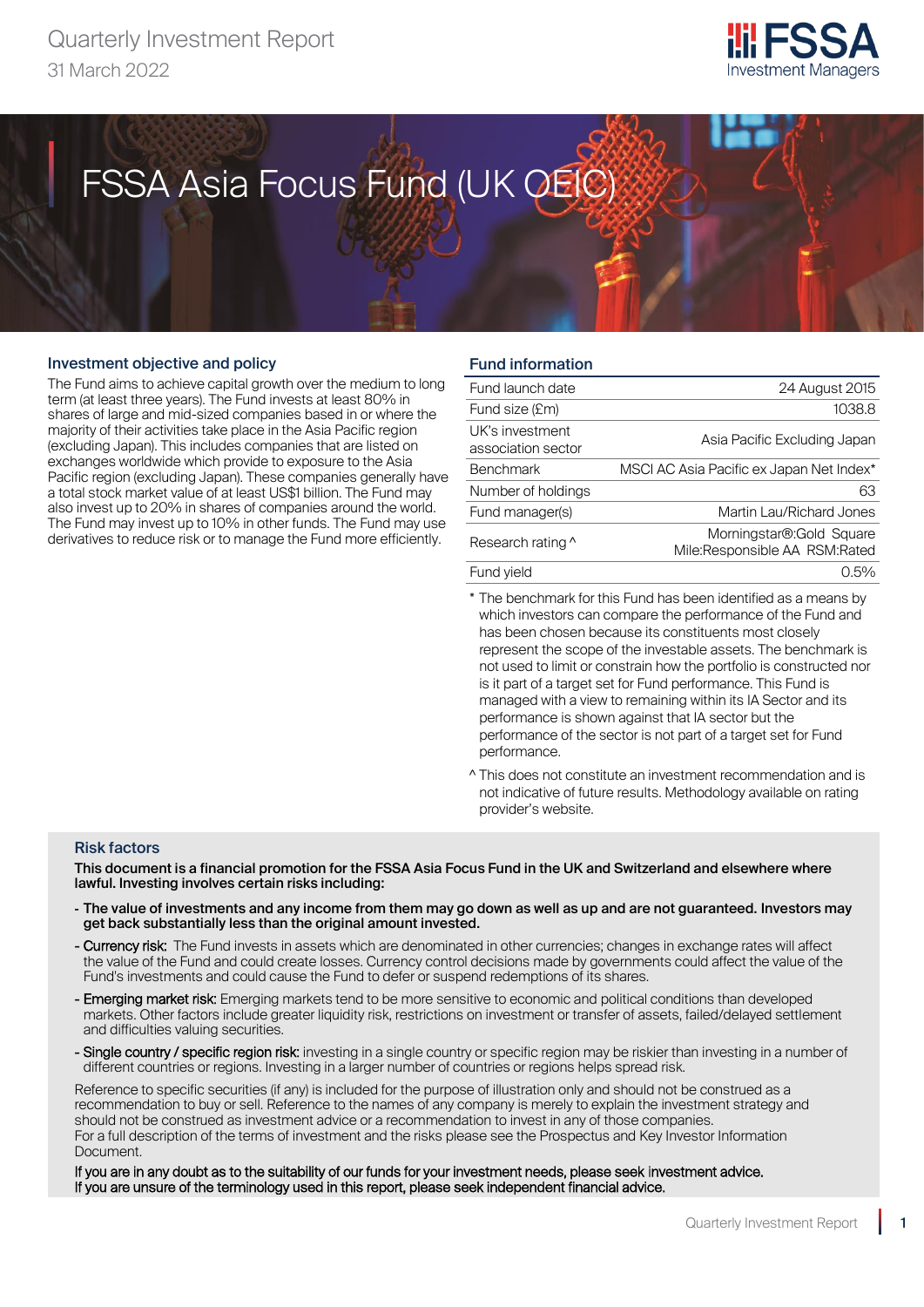

#### Available share classes

| Share class                                            | Sedol    | <b>ISIN</b>  |
|--------------------------------------------------------|----------|--------------|
| <b>FSSA Asia Focus Fund EUR Class B (Accumulation)</b> | BWNGXH6  | GBOOBWNGXH62 |
| <b>FSSA Asia Focus Fund GBP Class B (Accumulation)</b> | BWNGX.I8 | GB00BWNGXJ86 |
| FSSA Asia Focus Fund USD Class B (Accumulation)        | BWNGXK9  | GBOOBWNGXK91 |

#### About FSSA Investment Managers

FSSA Investment Managers is an autonomous investment management team within First Sentier Investors, with dedicated investment professionals based in Hong Kong and Singapore. We are specialists in Asia Pacific and Global Emerging Markets equity strategies, managing assets on behalf of clients globally.

We are bottom-up investors, using fundamental research and analysis to construct high-conviction portfolios. We conduct more than a thousand direct company meetings a year, seeking to identify high quality companies to invest in. We look for founders and management teams that act with integrity and risk awareness; and dominant franchises that have the ability to deliver sustainable and predictable returns over the long term. As responsible, long-term shareholders, we have integrated ESG analysis into our investment process and engage extensively on environmental, labour and governance issues.

#### Risk factors

This document is a financial promotion for the FSSA Asia Focus Fund in the UK and Switzerland and elsewhere where lawful. Investing involves certain risks including:

- The value of investments and any income from them may go down as well as up and are not guaranteed. Investors may get back substantially less than the original amount invested.
- Currency risk: The Fund invests in assets which are denominated in other currencies; changes in exchange rates will affect the value of the Fund and could create losses. Currency control decisions made by governments could affect the value of the Fund's investments and could cause the Fund to defer or suspend redemptions of its shares.
- Emerging market risk: Emerging markets tend to be more sensitive to economic and political conditions than developed markets. Other factors include greater liquidity risk, restrictions on investment or transfer of assets, failed/delayed settlement and difficulties valuing securities.
- Single country / specific region risk: investing in a single country or specific region may be riskier than investing in a number of different countries or regions. Investing in a larger number of countries or regions helps spread risk.

Reference to specific securities (if any) is included for the purpose of illustration only and should not be construed as a recommendation to buy or sell. Reference to the names of any company is merely to explain the investment strategy and should not be construed as investment advice or a recommendation to invest in any of those companies. For a full description of the terms of investment and the risks please see the Prospectus and Key Investor Information Document.

If you are in any doubt as to the suitability of our funds for your investment needs, please seek investment advice. If you are unsure of the terminology used in this report, please seek independent financial advice.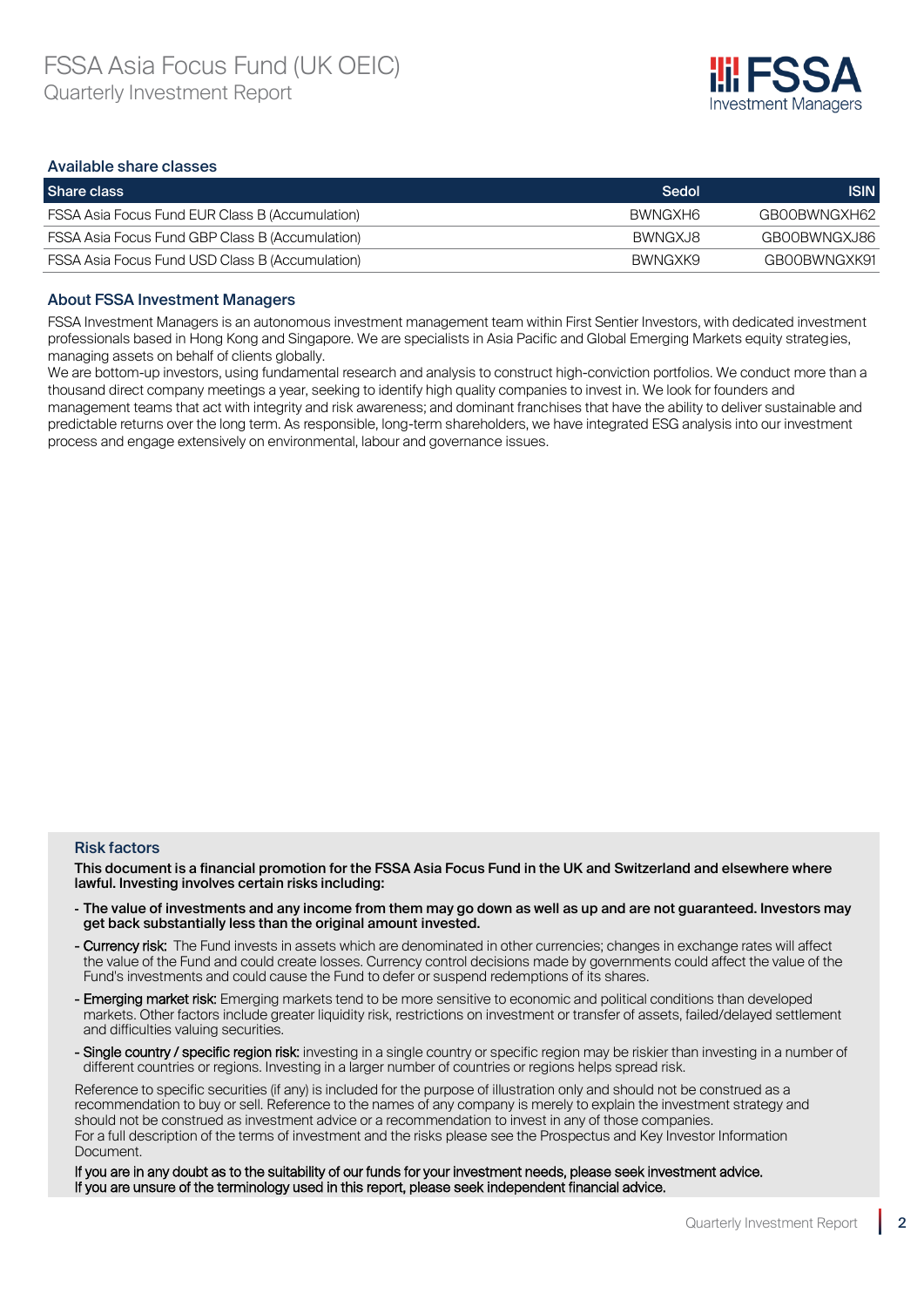

#### Annual performance in GBP (%) to 31 March 2022

|                                         | 12 mths to<br>31/03/22 | 12 mths to<br>31/03/21 | 12 mths to<br>31/03/20 | 12 mths to<br>31/03/19 | 12 mths to<br>31/03/18 |
|-----------------------------------------|------------------------|------------------------|------------------------|------------------------|------------------------|
| FSSA Asia Focus Fund                    | -2.9                   | 39.9                   | -6.8                   |                        | 11.1                   |
| MSCI AC Asia Pacific ex Japan Net Index | -6.6                   | 42.6                   | $-10.9$                | 3.9                    | 7.6                    |
| Sector return                           | -6.1                   | 48.8                   | $-10.8$                | マク                     | 7.6                    |

#### Cumulative performance in GBP (%) to 31 March 2022

|                                         | <b>Since</b><br>Inception | 10 yrs $^{\dagger}$      |      |      |        |           | 5 yrs 3 yrs 1 yr YTD 6 mths 3 mths |        |
|-----------------------------------------|---------------------------|--------------------------|------|------|--------|-----------|------------------------------------|--------|
| FSSA Asia Focus Fund                    | 130.5                     | $\overline{\phantom{a}}$ | 50.7 | 26.6 | -2.9   | -5.6      | -6.0                               | -5.6   |
| MSCI AC Asia Pacific ex Japan Net Index | 116.5                     | $\overline{\phantom{a}}$ | 32.6 | 18.6 |        | -6.6 -3.0 | $-4.2$                             | $-3.0$ |
| Sector return                           | 1247                      | $\overline{\phantom{a}}$ | 38.5 | 25.1 | $-6.1$ | $-41$     | $-4.5$                             | $-4.1$ |

#### Performance review

Over the past 12 months, the top contributors to performance included Mphasis, which rose to a record high after acquiring USbased Blink UX, a user experience research, strategy and design firm, for a total consideration of USD 94m. The acquisition is expected to provide access to Blink's top-tier clients, strengthen Mphasis' experience business and leadership team, and is revenue accretive. Bank Central Asia (BCA) increased on

expectations of a loans recovery, stable margins and a resilient customer base. On the negative side, Tencent weakened on concerns about the regulatory environment and a slowdown in revenue growth. LG Household & Health Care posted lower than expected operating margins after heavy spending in the China online marketing channel.



### Calendar year performance (% in GBP) to 31 March 2022

These figures refer to the past. Past performance is not a reliable indicator of future results. For investors based in countries with currencies other than GBP, the return may increase or decrease as a result of currency fluctuations. Since inception performance figures have been calculated from 24 August 2015. All performance data for the FSSA Asia Focus Fund Class B (Accumulation) GBP as at 31 March 2022. Source for fund - Lipper IM / First Sentier Investors (UK) Funds Limited. Performance data is calculated on a net basis by deducting fees incurred at fund level (e.g. the management fee and other fund expenses), save that it does not take account of initial charges or switching fees (if any). Income reinvested is included on a net of tax basis. Source for benchmark - MSCI, income reinvested net of tax.

▴Sector returns calculated by Lipper and denote the arithmetic mean performance of funds in the relevant UK's Investment Association Sector. On 22 September 2020, First State Asia Focus Fund was rebranded as FSSA Asia Focus Fund.

**Sector return**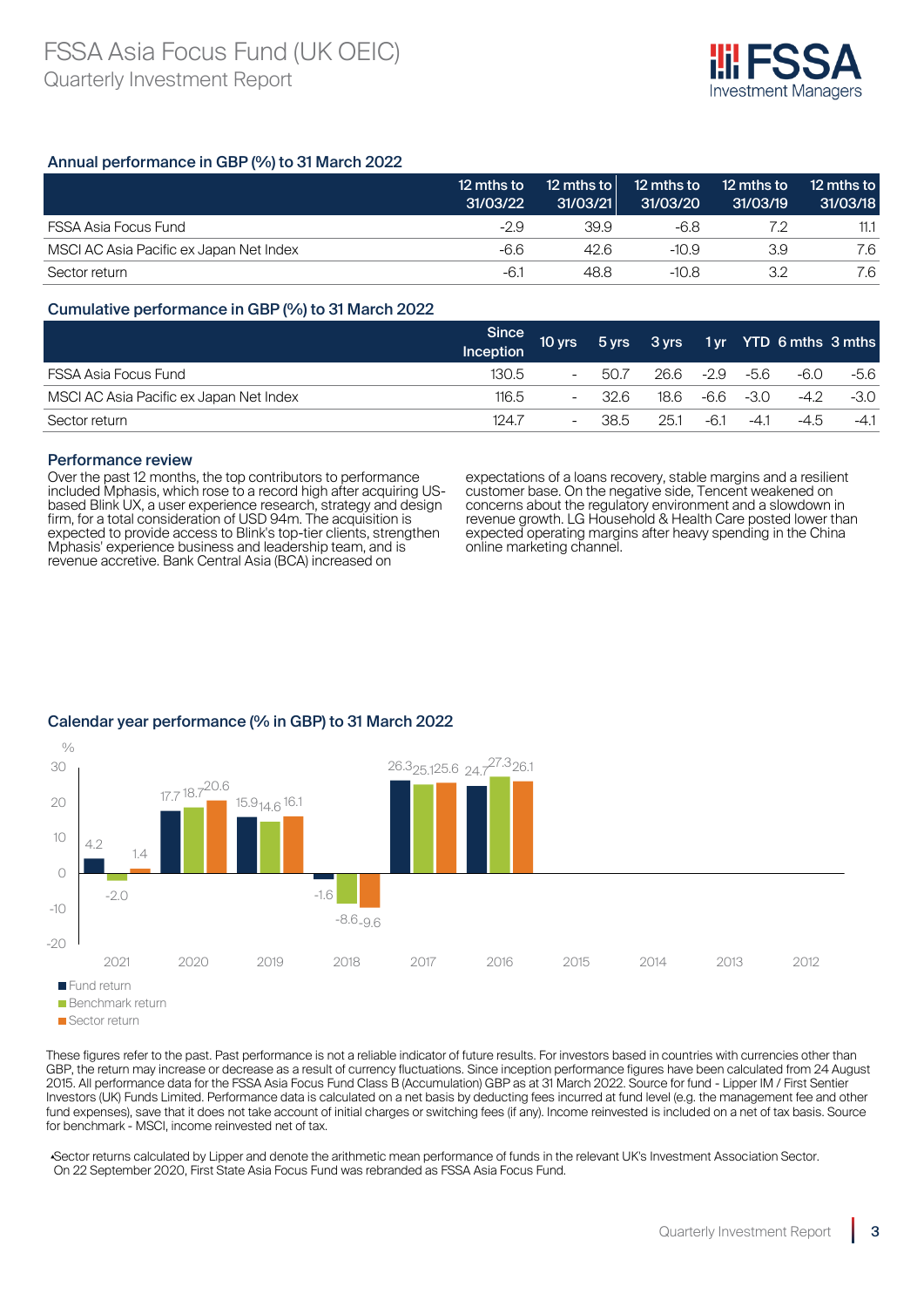

#### Portfolio review

New additions over the quarter included Nippon Paint, Asia's largest paint company. Paint, being a consumer business, has high return characteristics and attractive cash flows; and we believe the company will be materially larger in a decade. Importantly, the ownership was restructured in January 2021 with the Goh family's direct control of the Asian businesses swapped into a larger holding at the parent company level. This ensures that the alignment between the owners, shareholders and the business is now much clearer and, in our view, better than the complicated structure of the past.

We divested Zheijang Chint to consolidate the portfolio and raise cash to purchase other companies with better risk/reward. We sold President Chain Store Corporation on concerns about headwinds from rising labour costs.

#### Stock spotlight

Midea Group is China's largest home appliances company, with a comprehensive product portfolio that includes air conditioners, refrigerators, washing machines and small home appliances. We believe Midea is well-positioned to benefit from rising income levels and the "premium-isation" trend in China (as incomes rise, consumers demand better quality and more expensive products). While higher costs for raw materials and shipping have put pressure on margins, in the longer term, we believe it should be able to pass through additional costs – either by increasing prices or by upgrading the product mix. It has also been streamlining its distribution channels and increasing the use of automation in the production process. We believe the core business can deliver around 10% earnings growth per year via moderate gains in selling prices, growing market share and margin expansion.



#### Market capitalisation breakdown (GBP)

Data source: For illustration purposes only. Portfolio weights may not add up to 100% as cash holdings are excluded and full coverage of stocks is not always available. This information is calculated by First Sentier Investors. Past performance is not indicative of future performance. Reference to specific securities (if any) is included for the purpose of illustration only and should not be construed as a recommendation to buy or sell the same. All securities mentioned herein may or may not form part of the holdings of First Sentier Investors' portfolios at a certain point in time, and the holdings may change over time. These figures refer to the past. Past performance is not a reliable indicator of future results. For investors based in countries with currencies other than GBP, the return may increase or decrease as a result of currency fluctuations.

**Portfolio weight** 

**Index weight**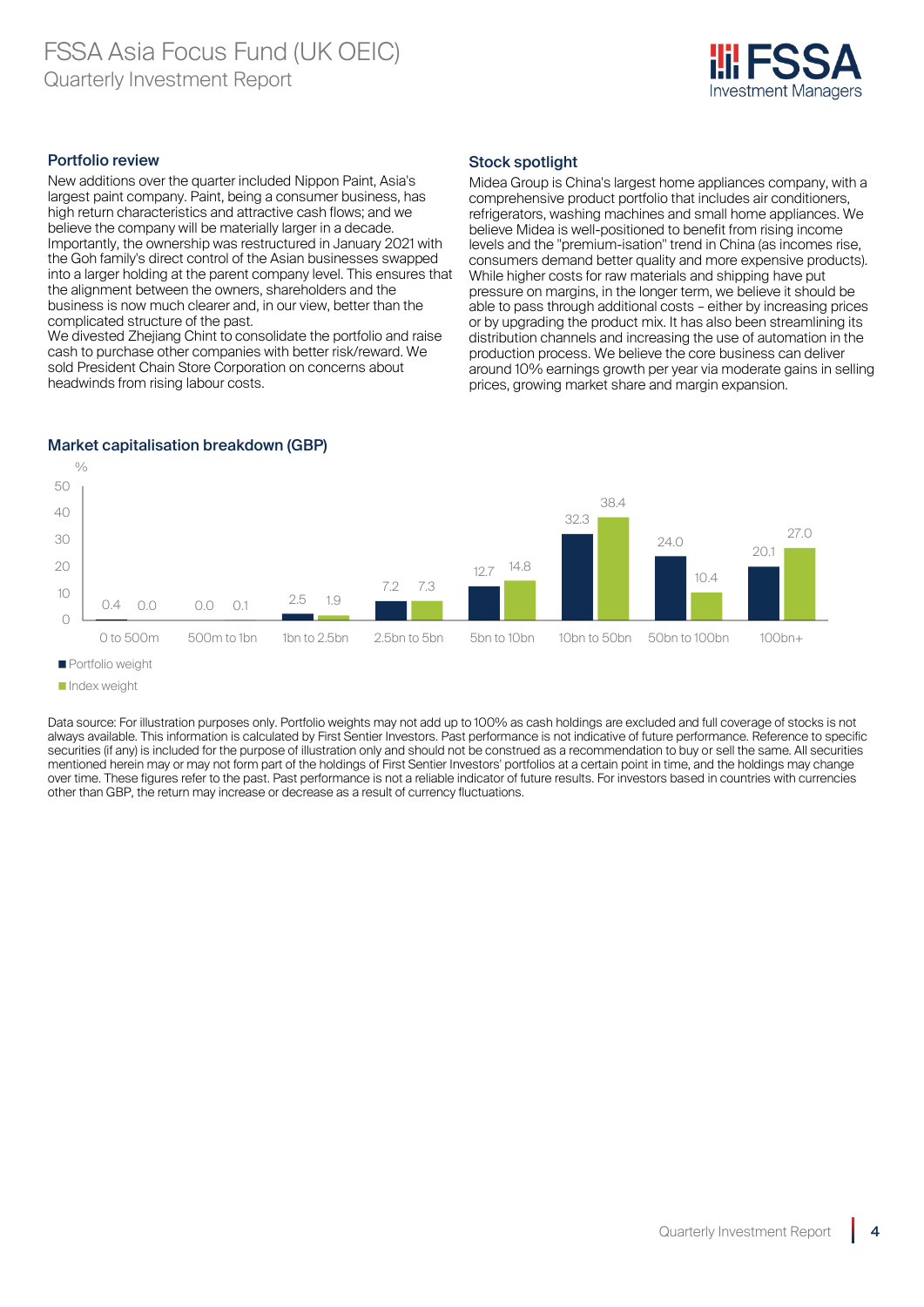

#### **Outlook**

The outlook for Asian equities remains uncertain, particularly with recent developments between Russia and Ukraine and its impact on energy and commodity prices. Persistently high inflation, monetary tightening from the US Federal Reserve and a slowdown in global growth all have the potential to weigh on financial markets. Meanwhile, Covid variants, rolling lockdowns and border closures mean that a recovery in international tourism and consumer spending will remain challenging, though we expect the situation to normalise gradually after the pandemic-related events of the last two years.

Against this backdrop, we continue to adhere to our investment philosophy, and have ensured that the portfolio is well diversified ahead of any changes in the market climate. Our conviction in the long-term growth story for Asia remains unchanged. We believe that investing in high-quality companies across the region should deliver attractive absolute returns in the long run.

#### Our long-term investment themes:

- Dominant consumer franchises which have an edge in brand. distribution and innovation.
- High quality financials, supported by a strong deposit franchise or a specific loan niche.
- The rise in healthcare spending, due to increasing incomes and healthy consumer choices.
- Beneficiaries of a smarter, more connected world.
- An ageing population and the growing trend of automation.

#### Ten largest company holdings as at 31 March 2022

| <b>Stock name</b>                 | <b>Country</b> | <b>Sector</b>                 | Portfolio weight (%) |
|-----------------------------------|----------------|-------------------------------|----------------------|
| Taiwan Semiconductor (TSMC)       | Taiwan         | Information Technology        | 5.6                  |
| <b>HDFC Bank</b>                  | India          | <b>Financials</b>             | 5.5                  |
| Tencent Holdings Ltd.             | China          | <b>Communication Services</b> | 4.0                  |
| <b>CSL</b>                        | Australia      | <b>Health Care</b>            | 3.6                  |
| Samsung Electronics Co Ltd Pfd NV | South Korea    | Information Technology        | 3.4                  |
| AIA Group Limited                 | Hong Kong      | <b>Financials</b>             | 3.1                  |
| ResMed                            | <b>USA</b>     | <b>Health Care</b>            | 3.0                  |
| NAVER Corp.                       | South Korea    | <b>Communication Services</b> | 3.0                  |
| Tata Consultancy Serv. Ltd        | India          | Information Technology        | 2.9                  |
| Midea Group                       | China          | <b>Consumer Discretionary</b> | 2.9                  |



#### Sector breakdown **Country breakdown Country breakdown**



\*Index weight

\*Index weight

Sector and Country classifications provided by Factset and First Sentier Investors. The Fund may hold multiple equity securities in the same company, which have been combined to provide the Fund's total position in that company. Index weights, if any, typically include only the main domestic-listed security. The above Fund weightings may or may not include reference to multiple securities. Allocation percentage is rounded to the nearest one decimal place and the total allocation percentage may not add up to 100%.

Past performance is not indicative of future performance. Reference to specific securities (if any) is included for the purpose of illustration only and should not be construed as a recommendation to buy or sell the same. All securities mentioned herein may or may not form part of the holdings of First Sentier Investors' portfolios at a certain point in time, and the holdings may change over time. These figures refer to the past. Past performance is not a reliable indicator of future results. For investors based in countries with currencies other than GBP, the return may increase or decrease as a result of currency fluctuations.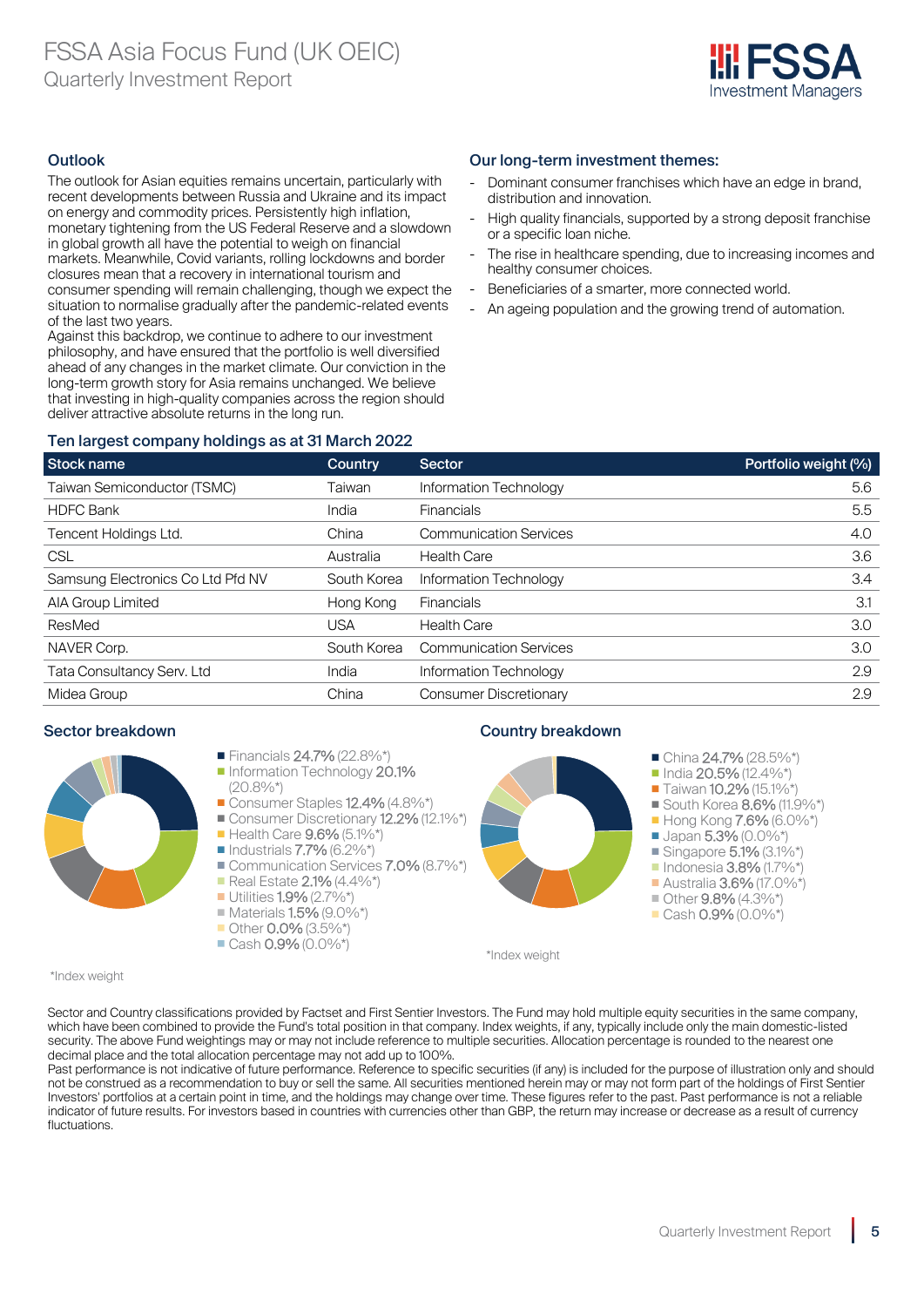

#### Top 5 contributors to absolute performance

| 3 months to 31 March 2022                   |           |                        |                    |
|---------------------------------------------|-----------|------------------------|--------------------|
| Stock name                                  | Country   | Sector                 | Value added (bps*) |
| PT Bank Central Asia Tbk                    | Indonesia | <b>Financials</b>      | 35                 |
| Jardine Cycle & Carriage Limited            | Singapore | <b>Industrials</b>     | 26                 |
| China Resources Land Limited                | China     | Real Estate            | 23                 |
| Oversea-Chinese Banking Corporation Limited | Singapore | <b>Financials</b>      | 22                 |
| FPT Corp.                                   | Vietnam   | Information Technology | 19                 |

#### 12 months to 31 March 2022

| Stock name                                | Country   | Sector                 | Value added (bps*) |
|-------------------------------------------|-----------|------------------------|--------------------|
| <b>Mphasis Limited</b>                    | India     | Information Technology | 93                 |
| PT Bank Central Asia Tbk                  | Indonesia | <b>Financials</b>      | 91                 |
| ResMed                                    | JSA       | <b>Health Care</b>     | 83                 |
| Zhejiang Chint Electrics Co., Ltd Class A | China     | Industrials            | 81                 |
| <b>ICICI Bank</b>                         | India     | <b>Financials</b>      | 64                 |

#### Bottom 5 contributors to absolute performance

#### 3 months to 31 March 2022

| Stock name                 | <b>Country</b> | Sector                        | Value added (bps*) |
|----------------------------|----------------|-------------------------------|--------------------|
| Midea Group Co. Ltd        | China          | <b>Consumer Discretionary</b> | -69                |
| Keyence Corporation        | Japan          | Information Technology        | $-62$              |
| Minth Group Limited        | China          | <b>Consumer Discretionary</b> | -55                |
| Tencent Holdings Ltd.      | China          | <b>Communication Services</b> | -50                |
| Realtek Semiconductor Corp | Taiwan         | Information Technology        | -39                |

#### 12 months to 31 March 2022

| Stock name                                | Country     | <b>Sector</b>                 | Value added (bps*) |
|-------------------------------------------|-------------|-------------------------------|--------------------|
| Tencent Holdings Ltd.                     | China       | <b>Communication Services</b> | -162               |
| LG Household & Health Care Ltd            | South Korea | <b>Consumer Staples</b>       | -109               |
| Alibaba Group Holding                     | China       | <b>Consumer Discretionary</b> | -80                |
| Midea Group Co. Ltd                       | China       | <b>Consumer Discretionary</b> | -70                |
| Samsung Electronics Co Ltd Pfd Non-Voting | South Korea | Information Technology        | -58                |

Stock contributions show the impact of the individual stock's performance to the total fund performance. These stock contributions show the top 5 and bottom 5 contributors to the fund and are not representative of the performance of the fund as a whole.

These figures refer to the past. Past Performance is not a reliable indicator of future results. For investors based in countries with currencies other than GBP, the return may increase or decrease as a result of currency fluctuation.

This stock information does not constitute any offer or inducement to enter into investment activity.

Contributions are calculated at the investee company level before the deduction of any fees incurred at fund level (e.g. the management fee and other fund expenses) but after deduction of transactional costs. Stocks held/listed in non-index countries have economic activity > 50% from developing economies.

\* A basis point is a unit of measure used in finance to describe the percentage change in value or rate of a financial instrument. One basis point is equivalent to 0.01% (1/100th of a percent) or 0.0001 in decimal form.

Data source: This information is calculated by First Sentier Investors.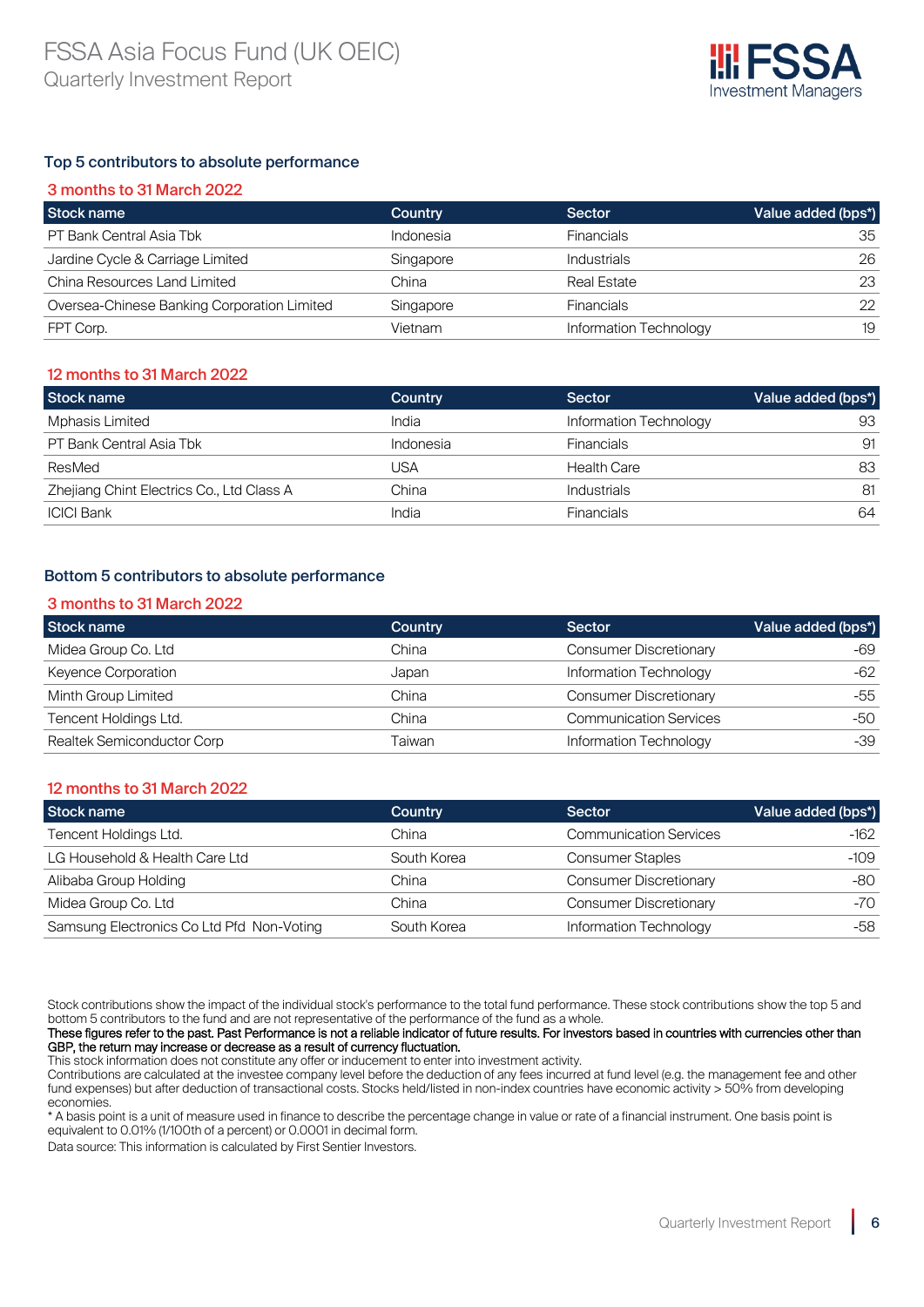

#### Portfolio risk analysis - ex-post 3 years annualised to 31 March 2022

| <b>Risk measure</b>                           | Value  | <b>Risk description</b>                                                                                                                                                                                                                                                                                                                      |
|-----------------------------------------------|--------|----------------------------------------------------------------------------------------------------------------------------------------------------------------------------------------------------------------------------------------------------------------------------------------------------------------------------------------------|
| Beta                                          | 0.86   | Beta is a measure of volatility relative to the market. A beta of 1 would indicate that the fund<br>tended to move in line with the market; a beta greater than 1 would indicate that the fund has<br>been more volatile than the market; whereas a beta less than 1 would indicate that the fund has<br>been less volatile than the market. |
| Information Ratio                             | 0.58   | The fund's excess return divided by its tracking error. It is designed to assess a portfolio's<br>performance relative to its level of benchmark risk. The higher the fund's information ratio, the<br>more excess return it generates for each unit of tracking error.                                                                      |
| Portfolio Standard<br><b>Deviation</b>        | 12.26% | A measure of how much the returns of the fund vary relative to the arithmetical average. The<br>higher the fund's standard deviation, the more its returns tend to deviate from the mean.                                                                                                                                                    |
| <b>Benchmark Standard</b><br><b>Deviation</b> | 13.05% | A measure of how much the returns of the index vary relative to the arithmetical average. The<br>higher the index's standard deviation, the more its returns tend to deviate from the mean.                                                                                                                                                  |
| <b>Tracking Error</b>                         | 5.16%  | The standard deviation of the difference between the fund's returns and those of the index. The<br>higher the fund's tracking error, the more its performance relative to the benchmark may vary.                                                                                                                                            |

#### Portfolio risk analysis - ex-ante at 31 March 2022

| <b>Risk measure</b>          | Value | <b>Risk description</b>                                                                                                                                                                                                                                        |
|------------------------------|-------|----------------------------------------------------------------------------------------------------------------------------------------------------------------------------------------------------------------------------------------------------------------|
| Dividend Yield (Fund)        | 1.60% | The annual dividend yield paid per share divided by the share price. This factor measures the<br>value of company shares according to the stream of dividend income resulting from share<br>ownership.                                                         |
| Dividend Yield (Index)       | 2.66% | The annual dividend yield paid per share divided by the share price. This factor measures the<br>value of company shares according to the stream of dividend income resulting from share<br>ownership.                                                         |
| Price to Book (Fund)         | 2.82  | The ratio of the company's book value (the sum of shareholders' equity plus accumulated retained<br>earnings from the P & L account) to its share price. This factor has been one of the most<br>successful measures of the intrinsic value of company shares. |
| Price to Book (Index)        | 1.97  | The ratio of the company's book value (the sum of shareholders' equity plus accumulated retained<br>earnings from the P & L account) to its share price. This factor has been one of the most<br>successful measures of the intrinsic value of company shares. |
| Price to Earnings<br>(Fund)  | 19.00 | Annual earnings (adjusted for amortizations of intangibles, extraordinary charges and credits) per<br>share divided by the share price. This factor measures the worth of a company's ability to support<br>each share with after tax earnings.                |
| Price to Earnings<br>(Index) | 13.54 | Annual earnings (adjusted for amortizations of intangibles, extraordinary charges and credits) per<br>share divided by the share price. This factor measures the worth of a company's ability to support<br>each share with after tax earnings.                |

Data source: Ex-post information is calculated by First Sentier Investors, ex-ante information is provided by FactSet.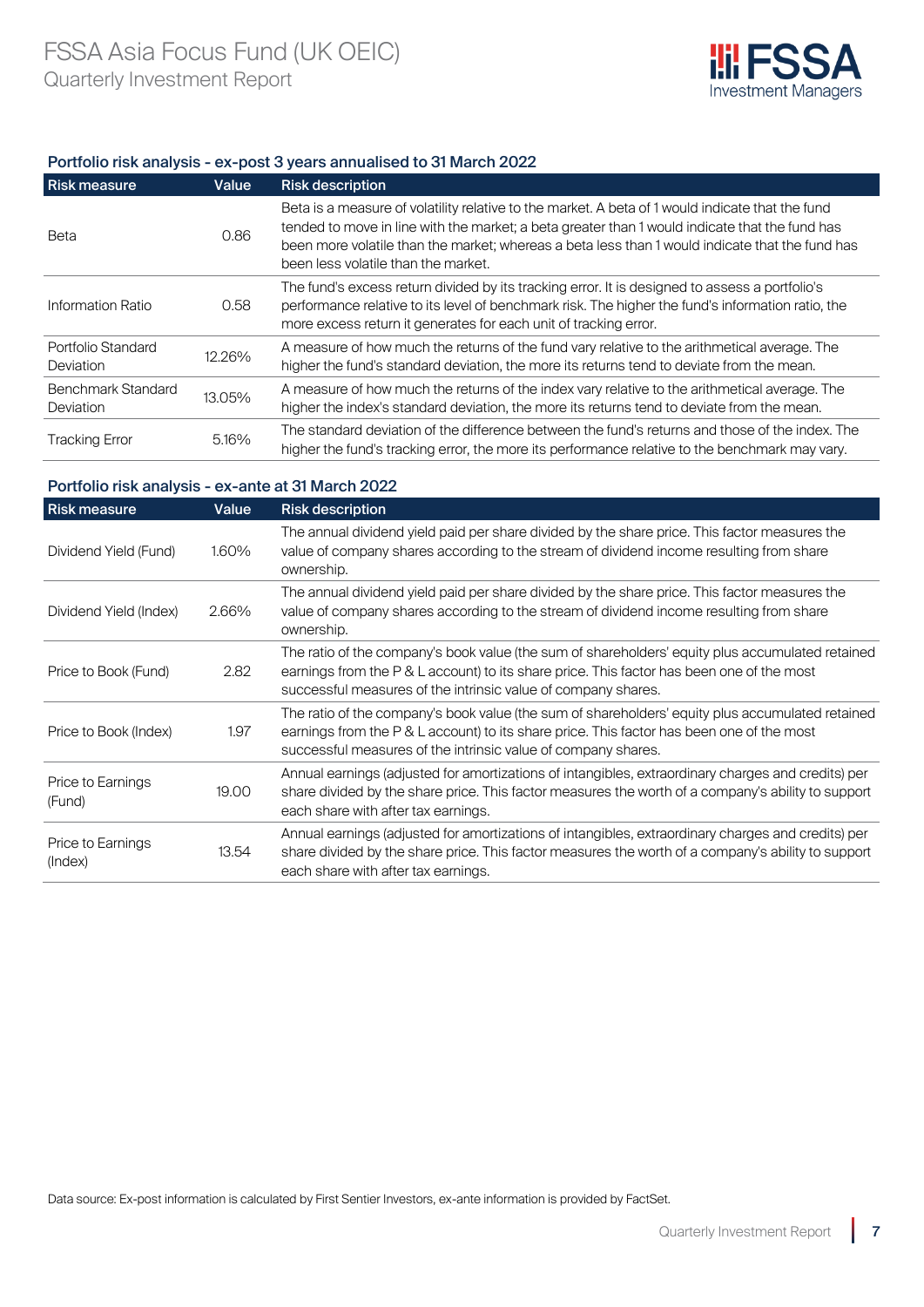

#### Important information

This document has been prepared for informational purposes only and is only intended to provide a summary of the subject matter covered and does not purport to be comprehensive. The views expressed are the views of the writer at the time of issue and may change over time. It does not constitute investment advice and/or a recommendation and should not be used as the basis of any investment decision. This document is not an offer document and does not constitute an offer or invitation or investment recommendation to distribute or purchase securities, shares, units or other interests or to enter into an investment agreement. No person should rely on the content and/or act on the basis of any material contained in this document.

This document is confidential and must not be copied, reproduced, circulated or transmitted, in whole or in part, and in any form or by any means without our prior written consent. The information contained within this document has been obtained from sources that we believe to be reliable and accurate at the time of issue but no representation or warranty, express or implied, is made as to the fairness, accuracy, or completeness of the information. We do not accept any liability whatsoever for any loss arising directly or indirectly from any use of this information.

References to "we" or "us" are references to First Sentier Investors.

In the UK, issued by First Sentier Investors (UK) Funds Limited which is authorised and regulated by the Financial Conduct Authority (registration number 143359). Registered office Finsbury Circus House, 15 Finsbury Circus, London, EC2M 7EB number 2294743. Outside the UK and the EEA, issued by First Sentier Investors International IM Limited which is authorised and regulated in the UK by the Financial Conduct Authority (registered number 122512). Registered office: 23 St. Andrew Square, Edinburgh, EH2 1BB number SCO79063.

Certain funds referred to in this document are identified as sub-funds of First Sentier Investors ICVC, an open ended investment company registered in England and Wales ("OEIC"). Following the UK departure from the European Union, the OEIC has ceased to qualify as a UCITS scheme and is instead an Alternative Investment Fund ("AIF") for European Union purposes under the terms of the Alternative Investment Fund Managers Directive (2011/61/EU). Accordingly, no marketing activities relating to the OEIC are being carriedout by First Sentier Investors in the European Union (or the additional EEA states) and the OEIC is not available for distribution in those jurisdictions. This document does not constitute an offer or invitation or investment recommendation to distribute or purchase shares in the OEIC in the European Union (or the additional EEA states). Further information is contained in the Prospectus and Key Investor Information Documents of the OEIC which are available free of charge by writing to: Client Services, First Sentier Investors (UK) Funds Limited, PO Box 404, Darlington, DL1 9UZ or by telephoning 0800 587 4141 between 9am and 5pm Monday to Friday or by visiting www.firstsentierinvestors.com. Telephone calls may be recorded. The distribution or purchase of shares in the funds, or entering into an investment agreement with First Sentier Investors may be restricted in certain jurisdictions.

Representative and Paying Agent in Switzerland: The representative and paying agent in Switzerland is BNP Paribas Securities Services, Paris, succursale de Zurich, Selnaustrasse 16, 8002 Zurich, Switzerland. Place where the relevant documentation may be obtained: The prospectus, key investor information documents (KIIDs), the instrument of incorporation as well as the annual and semi-annual reports may be obtained free of charge from the representative in Switzerland.

First Sentier Investors entities referred to in this document are part of First Sentier Investors a member of MUFG, a global financial group. First Sentier Investors includes a number of entities in different jurisdictions. MUFG and its subsidiaries do not guarantee the performance of any investment or entity referred to in this document or the repayment of capital. Any investments referred to are not deposits or other liabilities of MUFG or its subsidiaries, and are subject to investment risk including loss of income and capital invested. The FSSA Investment Managers logo is a trademark of the MUFG or an affiliate thereof.

Copyright © (2022) First Sentier Investors All rights reserved.